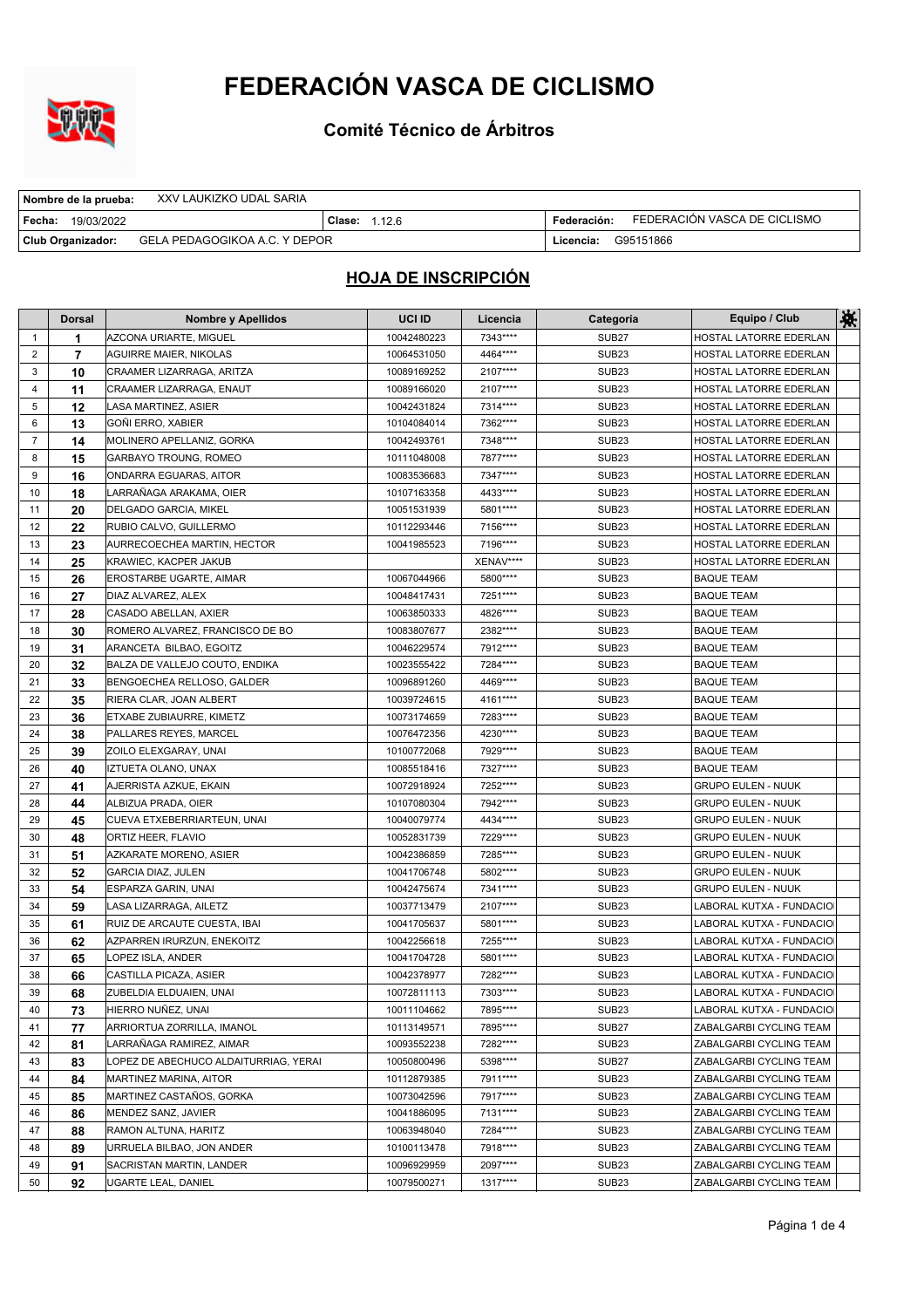

**Comité Técnico de Árbitros**

| XXV LAUKIZKO UDAL SARIA<br>Nombre de la prueba:    |                      |                                             |
|----------------------------------------------------|----------------------|---------------------------------------------|
| l Fecha:<br>19/03/2022                             | <b>Clase: 1.12.6</b> | FEDERACIÓN VASCA DE CICLISMO<br>Federación: |
| GELA PEDAGOGIKOA A.C. Y DEPOR<br>Club Organizador: |                      | G95151866<br>Licencia:                      |

|     | <b>Dorsal</b> | Nombre y Apellidos                 | UCI ID      | Licencia   | Categoría         | Equipo / Club             | 茶 |
|-----|---------------|------------------------------------|-------------|------------|-------------------|---------------------------|---|
| 51  | 93            | VINUESA PRESA, IÑIGO               | 10114405319 | 7904****   | <b>SUB23</b>      | ZABALGARBI CYCLING TEAM   |   |
| 52  | 94            | <b>GEORGIEV PIRINLIEV, BOGOMIL</b> | 10043770626 | X8451****  | SUB <sub>23</sub> | ZABALGARBI CYCLING TEAM   |   |
| 53  | 95            | BRIGNAUD, JEREMIE                  |             | XEEUS****  | SUB <sub>27</sub> | ZABALGARBI CYCLING TEAM   |   |
| 54  | 113           | AIESTARAN GOIKOETXEA, AIMAR        | 10042408986 | 7303****   | <b>SUB23</b>      | <b>EIBAR</b>              |   |
| 55  | 114           | ALTUNA MAEZTU, ANDER               | 10066492571 | 7321 ****  | <b>SUB23</b>      | <b>EIBAR</b>              |   |
| 56  | 116           | FERNANDEZ LOIOLA, BEÑAT            | 10074441117 | 5804 ****  | SUB <sub>23</sub> | <b>EIBAR</b>              |   |
| 57  | 117           | GARMENDIA SANTESTEBAN, ARKAITZ     | 10072810204 | 7323 ****  | <b>SUB23</b>      | <b>EIBAR</b>              |   |
| 58  | 118           | GUTIERREZ GARCIA, ANDER            | 10040299137 | 4516****   | SUB <sub>27</sub> | <b>EIBAR</b>              |   |
| 59  | 120           | PEREZ DE OBANOS MARTINEZ, MIKEL    | 10042382011 | 7283****   | <b>SUB23</b>      | <b>EIBAR</b>              |   |
| 60  | 121           | POZO NOTARIO, ASIER                | 10048408236 | 7260****   | <b>SUB23</b>      | <b>EIBAR</b>              |   |
| 61  | 122           | ROCA LUQUE, ALFONSO                | 10041154656 | 5121 ****  | SUB <sub>23</sub> | <b>EIBAR</b>              |   |
| 62  | 123           | RUIZ DE LARRAMENDI SALAZAR, AIMAR  | 10085898029 | 7346****   | SUB <sub>23</sub> | <b>EIBAR</b>              |   |
| 63  | 124           | SEIN SANCHEZ, HARITZ               | 10063947333 | 4957****   | SUB <sub>23</sub> | <b>EIBAR</b>              |   |
| 64  | 126           | AMORROSTA ARRIOLA, JOKIN           | 10073172942 | 7259****   | <b>SUB23</b>      | <b>EIBAR</b>              |   |
| 65  | 128           | UNAMUNO EGIA, IBAI                 | 10073554474 | 7304****   | <b>SUB23</b>      | <b>EIBAR</b>              |   |
| 66  | 130           | IBARLUZEA ALBERDI, JON             | 10041041084 | 4958****   | <b>SUB23</b>      | TELCO.M - ON CLIMA - OSES |   |
| 67  | 131           | AMONARRIZ ZUBIONDO, ANDER          | 10042289758 | 7260****   | SUB <sub>27</sub> | TELCO.M - ON CLIMA - OSES |   |
| 68  | 132           | JURIO SESMA, JON                   | 10042486384 | 7345****   | SUB <sub>23</sub> | TELCO.M - ON CLIMA - OSES |   |
| 69  | 134           | MARIN ARAGON, JOSE                 | 10050314183 | 7921 ****  | SUB <sub>23</sub> | TELCO.M - ON CLIMA - OSES |   |
| 70  | 135           | SEMINARIO SANCHEZ, IKER            | 10042502552 | 7351 ****  | <b>SUB23</b>      | TELCO.M - ON CLIMA - OSES |   |
| 71  | 137           | CASTILLA MORALES, MANUEL           | 10077300189 | 3102****   | SUB <sub>23</sub> | TELCO.M - ON CLIMA - OSES |   |
| 72  | 138           | MUJIKA LARRAIOTZ, MIKEL            | 10014855532 | 7283****   | SUB <sub>27</sub> | TELCO.M - ON CLIMA - OSES |   |
| 73  | 139           | CERVIÑO PUEYO. IKER                | 10042496286 | 7348****   | SUB <sub>23</sub> | TELCO.M - ON CLIMA - OSES |   |
| 74  | 140           | BASTIDA NATIVIDAD, RAUL            | 10037260108 | 1662****   | SUB <sub>23</sub> | TELCO.M - ON CLIMA - OSES |   |
| 75  | 145           | MARTIN MURIEL, DANIEL              | 10041836989 | 7092****   | <b>SUB23</b>      | TELCO.M - ON CLIMA - OSES |   |
| 76  | 146           | FORQUES, ROMARIC                   | 10076121742 | Y1717****  | SUB <sub>27</sub> | TELCO.M - ON CLIMA - OSES |   |
| 77  | 148           | SMRECZEK, KACPER MAREK             |             | XENAV****  | <b>SUB23</b>      | TELCO.M - ON CLIMA - OSES |   |
| 78  | 150           | ORMAZABAL MORO, ANDER              | 10066819442 | 7303****   | <b>SUB23</b>      | EISER-HIRUMET             |   |
| 79  | 151           | HERNANDEZ GAMERO, LANDER           | 10070525751 | 7917****   | SUB <sub>23</sub> | EISER-HIRUMET             |   |
| 80  | 154           | ARISPE MADARIAGA, ANDER            | 10079783995 | 1610****   | <b>SUB23</b>      | <b>EISER-HIRUMET</b>      |   |
| 81  | 157           | URIONABARRENETXEA ARANBARRI, ASIER | 10053958959 | 7914 ****  | <b>SUB23</b>      | EISER-HIRUMET             |   |
| 82  | 158           | ALVAREZ ARRIOLA, IMANOL            | 10042254901 | 7254 ****  | SUB <sub>27</sub> | <b>EISER-HIRUMET</b>      |   |
| 83  | 159           | ATUTXA MARZANA, UNAI               | 10041703819 | 5800****   | SUB <sub>23</sub> | <b>EISER-HIRUMET</b>      |   |
| 84  | 162           | BOFILL XUCLA, GERARD               | 10039730574 | 4166****   | <b>SUB-23</b>     | <b>EISER-HIRUMET</b>      |   |
| 85  | 163           | BARTRINA MORENO, ADRIA             | 10039917706 | 4363****   | <b>SUB-23</b>     | <b>EISER-HIRUMET</b>      |   |
| 86  | 165           | ASHMNAN, ALEXANDER JAMES ROSS      | 10113562732 | Y8325****  | <b>SUB-23</b>     | <b>EISER-HIRUMET</b>      |   |
| 87  | 168           | ROBINSON, FERGUS NICHOLAS          | 10023574418 | Y8628 **** | SUB <sub>27</sub> | <b>EISER-HIRUMET</b>      |   |
| 88  | 169           | IRAZOKI ECEIZA, IÑAKI              | 10040173845 | 4464 ****  | SUB <sub>27</sub> | <b>TEAM XE</b>            |   |
| 89  | 170           | DE IBERO URRESTARAZU, ANARTZ       | 10042291778 | 7260****   | SUB <sub>23</sub> | <b>TEAM XE</b>            |   |
| 90  | 171           | GOMEZ ARRANZ, IKER                 | 10119092540 | 7918****   | SUB <sub>23</sub> | <b>TEAM XE</b>            |   |
| 91  | 172           | ALONSO MARTINEZ. INAR              | 10087915124 | 7174****   | SUB <sub>23</sub> | TEAM XE                   |   |
| 92  | 173           | DELGADO ZAMORA, OIER               | 10085103033 | 2275****   | SUB <sub>23</sub> | TEAM XE                   |   |
| 93  | 174           | ALVAREZ SANTAMARIA, ALEJANDRO      | 10076520553 | 1317****   | SUB <sub>23</sub> | TEAM XE                   |   |
| 94  | 178           | LOPEZ DE ABETXUKO JIMENEZ, ANDONI  | 10015468652 | 5800****   | <b>SUB27</b>      | CAJA RURAL - ALEA         |   |
| 95  | 179           | LOPEZ CUESTA, JOSEBA               | 10042363015 | 7275****   | SUB <sub>23</sub> | CAJA RURAL - ALEA         |   |
| 96  | 181           | BALDERSTONE ROUMENS, ABEL          | 10040511628 | 4638****   | SUB <sub>23</sub> | CAJA RURAL - ALEA         |   |
| 97  | 182           | IBAÑEZ BELTRAN DE SALAZAR, JAVIER  | 10042386253 | 7285****   | SUB <sub>23</sub> | CAJA RURAL - ALEA         |   |
| 98  | 185           | LOPEZ FRANCO, RAUL                 | 10038117647 | 2535****   | SUB <sub>23</sub> | CAJA RURAL - ALEA         |   |
| 99  | 186           | DIAZ MELERO, IÑAKI                 | 10040074825 | 4433 ****  | SUB <sub>23</sub> | CAJA RURAL - ALEA         |   |
| 100 | 189           | LOSARCOS MARCO, ADRIAN             | 10042500734 | 7350****   | SUB <sub>23</sub> | CAJA RURAL - ALEA         |   |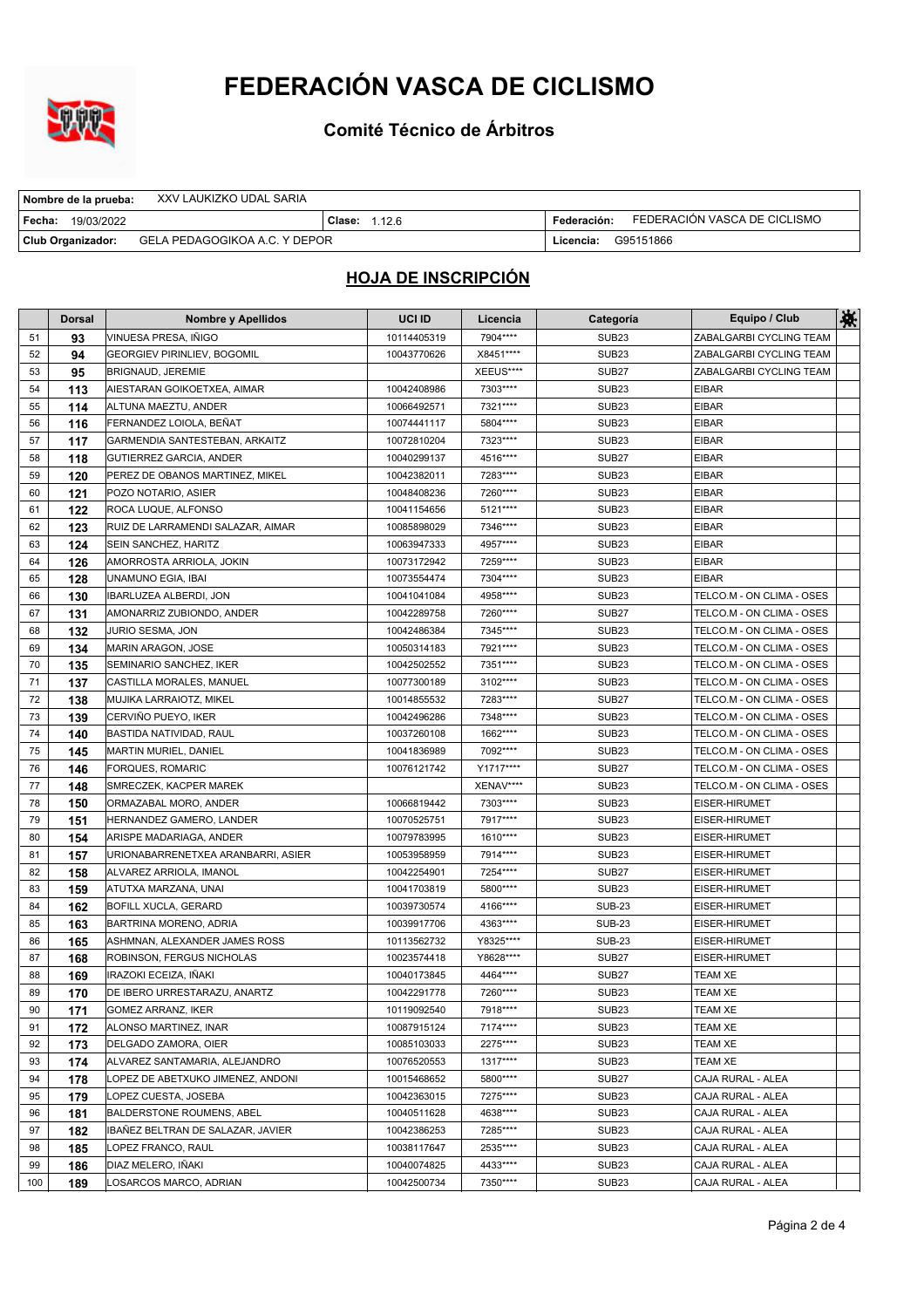

**Comité Técnico de Árbitros**

| Nombre de la prueba:   | XXV LAUKIZKO UDAL SARIA       |               |             |                              |
|------------------------|-------------------------------|---------------|-------------|------------------------------|
| l Fecha:<br>19/03/2022 |                               | Clase: 1.12.6 | Federación: | FEDERACIÓN VASCA DE CICLISMO |
| Club Organizador:      | GELA PEDAGOGIKOA A.C. Y DEPOR |               | Licencia:   | G95151866                    |

|     | <b>Dorsal</b> | <b>Nombre y Apellidos</b>           | UCI ID      | Licencia  | Categoría         | Equipo / Club                        | 鮝 |
|-----|---------------|-------------------------------------|-------------|-----------|-------------------|--------------------------------------|---|
| 101 | 190           | ERDOZIA GONZALEZ DE PEDROSO, JON    | 10050850717 | 7343****  | SUB <sub>23</sub> | CAJA RURAL - ALEA                    |   |
| 102 | 191           | RUIZ DE ARCAUTE DIAZ DE ALDA, DIEGO | 10067668089 | 7284****  | SUB <sub>23</sub> | CAJA RURAL - ALEA                    |   |
| 103 | 192           | GUARDEÑO ROMA, JAUME                | 10041000870 | 4923 **** | SUB <sub>23</sub> | CAJA RURAL - ALEA                    |   |
| 104 | 193           | CASTELLON RIBALTA, JAN              | 10043668067 | 4953****  | SUB <sub>23</sub> | CAJA RURAL - ALEA                    |   |
| 105 | 197           | ETXEBERRIA ANSALAS, HAIMAR          | 10067347484 | 4957****  | SUB <sub>23</sub> | CAJA RURAL - ALEA                    |   |
| 106 | 199           | FERNANDEZ GARCIA, SAMUEL            | 10041547407 | 5350****  | SUB <sub>23</sub> | CAJA RURAL - ALEA                    |   |
| 107 | 201           | ALDAMA UDAETA, OIER                 | 10040449283 | 4591****  | SUB <sub>27</sub> | ELECTRO ALAVESA - ZUIA               |   |
| 108 | 202           | PEREZ ROIS, ENEKO                   | 10023565425 | 4468****  | SUB <sub>23</sub> | ELECTRO ALAVESA - ZUIA               |   |
| 109 | 203           | GUARESTI REMIREZ DE GANUZA, IÑAKI   | 10041620458 | 5398****  | SUB <sub>23</sub> | ELECTRO ALAVESA - ZUIA               |   |
| 110 | 204           | AROZENA DOMINGUEZ, ANER             | 10042460621 | 7326****  | SUB <sub>23</sub> | ELECTRO ALAVESA - ZUIA               |   |
| 111 | 205           | TORRES CIFUENTES, JOSEBA            | 10040079067 | 4434 **** | SUB <sub>23</sub> | ELECTRO ALAVESA - ZUIA               |   |
| 112 | 207           | ARROIABE MELO, ERIK                 | 10065716571 | 7282****  | SUB <sub>23</sub> | ELECTRO ALAVESA - ZUIA               |   |
| 113 | 208           | SAENZ HERRERA, MIGUEL LEON          | 10038704903 | 3187****  | SUB <sub>23</sub> | ELECTRO ALAVESA - ZUIA               |   |
| 114 | 209           | SUBIJANA GARCIA, JORGE              | 10081544850 | 5800****  | SUB <sub>23</sub> | ELECTRO ALAVESA - ZUIA               |   |
| 115 | 210           | BEDIALAUNETA FERNANDEZ, ENEKO       | 10090804209 | 7926****  | SUB <sub>23</sub> | ELECTRO ALAVESA - ZUIA               |   |
| 116 | 211           | PAGAZAURTUNDUA RUIZ, UNAI           | 10085457283 | 7906****  | SUB <sub>23</sub> | ELECTRO ALAVESA - ZUIA               |   |
| 117 | 212           | LARRAZABAL OCHOA, OIHAN             | 10067451760 | 7284****  | SUB <sub>23</sub> | ELECTRO ALAVESA - ZUIA               |   |
| 118 | 213           | PILECEK, JAKUB                      |             | XEEUS**** | SUB <sub>23</sub> | ELECTRO ALAVESA - ZUIA               |   |
| 119 | 214           | MODENES GARCIA DE MOTILOA, DANIEL   | 10041620559 | 5398****  | SUB <sub>23</sub> | ARANAKO-SIMA-CEPIAL                  |   |
| 120 | 217           | <b>GARCIA MARTINEZ, EKAITZ</b>      | 10099991523 | 5801****  | SUB <sub>23</sub> | ARANAKO-SIMA-CEPIAL                  |   |
| 121 | 218           | RUILOPE MARTINEZ, EKAITZ            | 10124151189 | 7285****  | SUB <sub>23</sub> | ARANAKO-SIMA-CEPIAL                  |   |
| 122 | 219           | LLANO ALVAREZ, IBAI                 | 10074971785 | 5398****  | SUB <sub>23</sub> | ARANAKO-SIMA-CEPIAL                  |   |
| 123 | 220           | RIAL GONZALEZ, IKER                 | 10070523630 | 7285****  | SUB <sub>23</sub> | ARANAKO-SIMA-CEPIAL                  |   |
| 124 | 222           | MOHAMED SIDI-AABID, CHEJ            | 10051534363 | 5805****  | SUB <sub>23</sub> | ARANAKO-SIMA-CEPIAL                  |   |
| 125 | 230           | LAIGLESIA GOENA, ENAITZ             | 10042287839 | 7259****  | SUB <sub>23</sub> | GOIERRI KIROL ELKARTEA               |   |
| 126 | 231           | SORARRAIN AGIRREZABALA, GORKA       | 10124056213 | 7249****  | SUB <sub>27</sub> | ORIAKO TX. ESKOLA                    |   |
| 127 | 232           | OLAECHEA BALDA, MIKEL               | 10077549460 | 7349****  | SUB <sub>23</sub> | <b>BARRANKA T.T.</b>                 |   |
| 128 | 241           | BARANDIARAN MURUA, ADUR             | 10042289152 | 7260****  | SUB <sub>23</sub> | AMPO IKOLANSPORTS                    |   |
| 129 | 266           | URANGA ODRIOZOLA, JAGOBA            | 10092989638 | 7304****  | SUB <sub>23</sub> | CONSTRUCCIONES QODA                  |   |
| 130 | 268           | LIZASOAIN ECHEVERZ, MIKEL           | 10073351784 | 7348****  | SUB <sub>23</sub> | CONSTRUCCIONES QODA                  |   |
| 131 | 269           | OCAÑA GOIKOETXEA, ANDONI            | 10104081283 | 7341****  | SUB <sub>23</sub> | CONSTRUCCIONES QODA                  |   |
| 132 | 274           | ALVAREZ RODRIGUEZ, RODRIGO          | 10041945612 | 7170****  | <b>SUB27</b>      | GOMUR CANTABRIA INFINITA             |   |
| 133 | 279           | <b>GIL VELAZ, JON</b>               | 10042502956 | 7351****  | SUB <sub>23</sub> | <b>GOMUR CANTABRIA INFINITA</b>      |   |
| 134 | 280           | TRIGO HERNANDEZ, IKER               | 10043338267 | 7907****  | SUB <sub>23</sub> | <b>GOMUR CANTABRIA INFINITA</b>      |   |
| 135 | 281           | <b>GUTIERREZ VARGAS, SERGIO</b>     | 10042113643 | 7220****  | SUB <sub>23</sub> | <b>GOMUR CANTABRIA INFINITA</b>      |   |
| 136 | 283           | FERNANDEZ HERES, SAMUEL             | 10041710283 | 5843****  | SUB <sub>23</sub> | <b>GOMUR CANTABRIA INFINITA</b>      |   |
| 137 | 284           | HERRAN MARTIJA, DIEGO               | 10073556696 | 7226****  | SUB <sub>23</sub> | <b>GOMUR CANTABRIA INFINITA</b>      |   |
| 138 | 288           | AGIRREBEITIA ITURRIETA, MIKEL       | 10041703718 | 5800****  | SUB <sub>23</sub> | <b>BAQUE TEAM</b>                    |   |
| 139 | 318           | LARA GARTZIA. UNAX                  | 10069033062 | 7918****  | SUB <sub>23</sub> | HUESCA LA MAGIA-RENAULT              |   |
| 140 | 319           | <b>RUIZ OLIVARES, ASIER</b>         | 10073042600 | 7907****  | SUB <sub>23</sub> | HUESCA LA MAGIA-RENAULT              |   |
| 141 | 326           | ALBIR MOYA, GONZALO                 | 10041055232 | 4974****  | SUB <sub>23</sub> | ESSAX                                |   |
| 142 | 328           | CASTELLA BENEDITO, MIKEL            | 10037702567 | 2096****  | SUB <sub>23</sub> | <b>ESSAX</b>                         |   |
| 143 | 332           | MARIN ROCAMORA, JUAN                | 10040917008 | 4870****  | SUB <sub>23</sub> | ESSAX                                |   |
| 144 | 334           | MARTINEZ GARCIA. DIEGO SALVADOR     | 10042479415 | 7342****  | SUB <sub>23</sub> | ESSAX                                |   |
| 145 | 338           | SANZ GANDIA, JOSE                   | 10040903163 | 4860****  | SUB <sub>23</sub> | ESSAX                                |   |
| 146 | 339           | SORIANO PEREZ, SERGIO               | 10074505276 | 4883****  | SUB <sub>23</sub> | ESSAX                                |   |
| 147 | 342           | AZURMENDI DAÑOBEITIA, HARITZ FELIX  | 10043354738 | 7917****  | SUB <sub>23</sub> | <b>BIZIKLETA.COM</b>                 |   |
| 148 | 576           | ALDAY SANCHEZ, IBON                 | 10037169067 | 1609****  | SUB <sub>23</sub> | ELORRIOKO BANAN-BANAN Z              |   |
| 149 | 577           | <b>OLABARRIA VALLE, JON</b>         | 10111405793 | 1317****  | <b>SUB27</b>      | <b>NELA CF CYCLING &amp; RUNNING</b> |   |
| 150 | 578           | VALLS PUJOL, OT                     | 10095282474 | 3939****  | <b>SUB27</b>      | 3HM CLUB ESPORTIU                    |   |